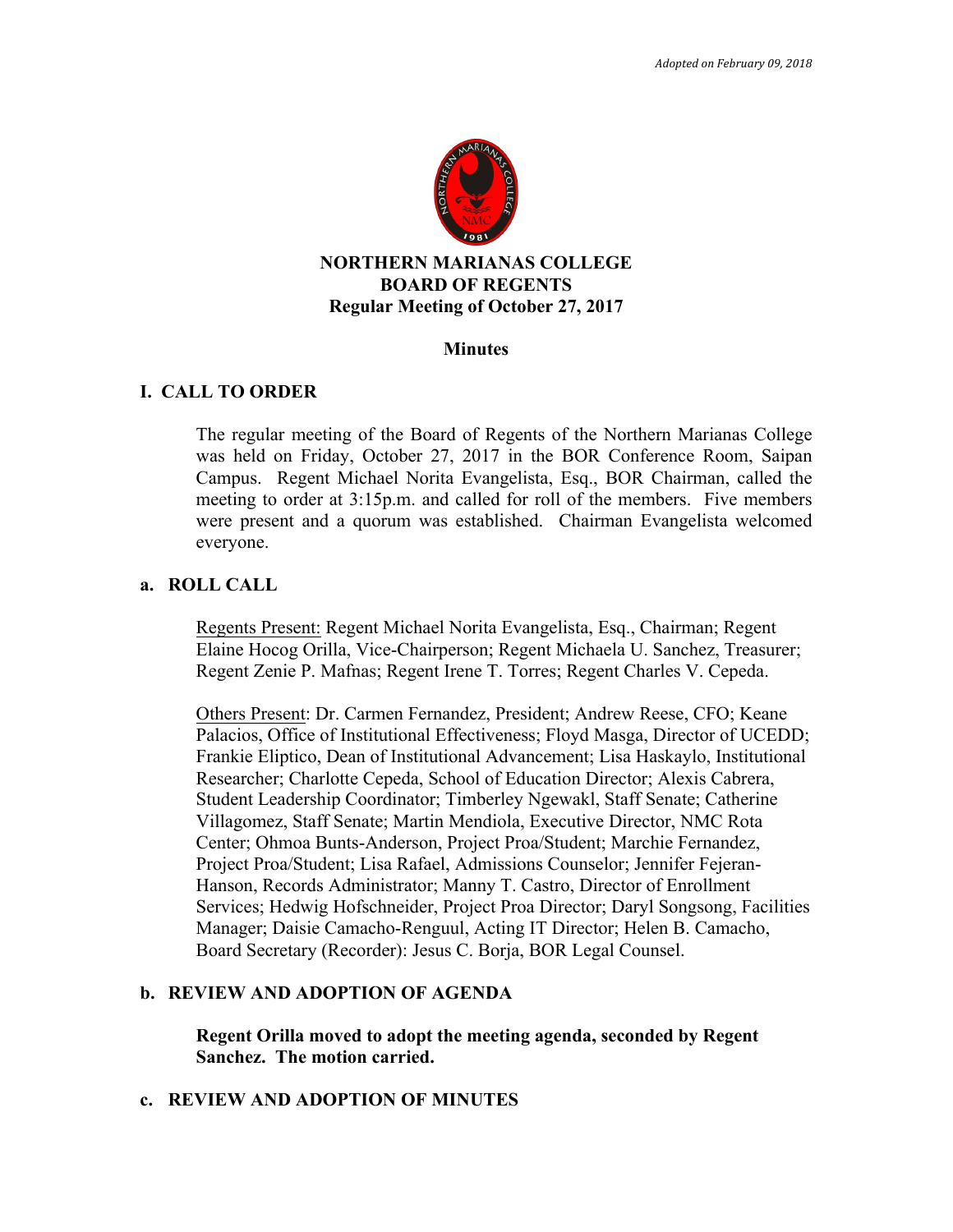- 1. December 23, 2016 special meeting
- 2. February 10, 2017 regular meeting
- 3. March 10,  $2017$  special meeting
- 4. April 25, 2017 special meeting
- 5. August 11, 2017 special meeting
- 6. September 22, 2017 special meeting

Regent Sanchez moved to adopt the meeting minutes listed above, seconded by Regent Orilla. The motion carried.

## **II. PUBLIC COMMENT**

There were no public comments made.

## **III. STANDING COMMITTEE REPORTS**

- **a. Finance Committee**  None.
- **b. Audit Committee** None.
- **c. Human Resources Committee** Report will be provided.
- **d. Regent Nominating Committee** None.
- **e. Program Committee** None.

# **IV. OLD BUSINESS**

a. Board Policy No. 6000: Compensation and Classification

**Regent Orilla moved to table this item and to refer it back to the committee. The motion was seconded by Regent Torres.** Regent Sanchez indicated that the staff is requesting to table the classification plan pending review by College Council. The action being proposed is to look at the proposed amendment that will be presented by the president. The request is to amend the existing policy with respect to the compensation plan to include the three new pay grades. There was also a recommendation that this matter be taken up by the Finance and HR Committee meeting. **Four members voted in favor of the motion, and one member voted to against. The motion carried.**

**Regent Orilla moved that the Finance and Human Resource Committee meet to further discuss** *Board Policy 6000: Compensation and Classification***. The motion was seconded by Regent Torres. Four members voted in favor of the motion, and one member voted against. The motion carried.** 

b. Board Policy No. 1017: Conflict of Interest and Commitment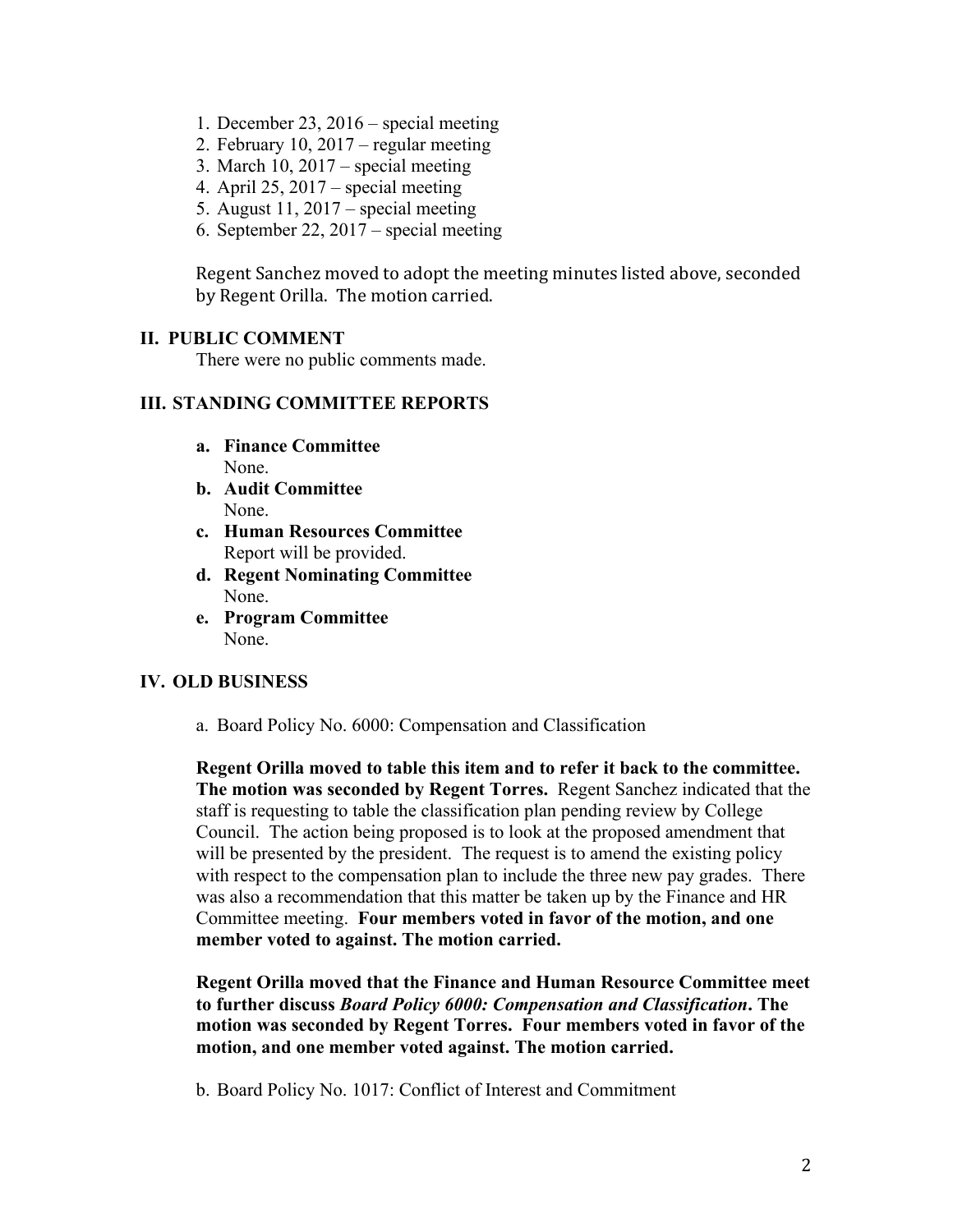**Regent Sanchez moved to adopt** *Board Policy No. 1017: Conflict of Interest and Commitment* **with amendments. The motion was seconded by Regent Orilla.** Regent Orilla informed the board that this matter was tabled from a previous meeting for more research, specifically to clarify the word "perception." There was a discussion that indicated that the term was too general and board members requested to reword the language. As a result, the president and counsel Borja were able to research a number of institutions with similar policies to look at specific language used; they are now ready present the revised version. **All members voted yes. The motion carried.** 

c. Memorandum of Understanding Re: Board Secretary

**Regent Sanchez moved to adopt the memorandum of understanding, seconded by Regent Cepeda.** During the discussion of the motion, President Fernandez informed the board that in a meeting with former Regent Lizama, it was determined that the current arrangement and reporting structure were working and that the passage of the MOU was not necessary.

**Given that no action is necessary, counsel Borja recommended for withdrawal of the motion. Regent Sanchez withdrew her earlier motion. Regent Cepeda moved that the memorandum of understanding be taken off the agenda. The motion was seconded by Regent Torres. All members voted yes. The motion carried.** 

d. President's Evaluation Form 2016-2017

**Regent Cepeda moved to adopt the President's Evaluation Form 2016-2017 with amendments to include #15 (facilities master plan) and #16 (expansion of NMC gym) long-term goals, seconded by Regent Sanchez.** Regent Mafnas asked about the correlation between the facilities master plan and expansion of the NMC gymnasium with the president's evaluation. Regent Cepeda explained that the form is the president's evaluation that gives specific instructions on the specific objectives that is expected of the president. Regent Orilla also added that long-term goals typically accompany the evaluation and performance of the president.

President Fernandez clarified that the amendments to the form was to include the long-term goals as recommended by the WASC visiting team. Essentially, the evaluation of the president will be on a year-to-year basis. The committee has already reviewed this and is recommending approval of the form.

#### **All members voted in favor of the motion. The motion carried.**

#### **V. NEW BUSINESS**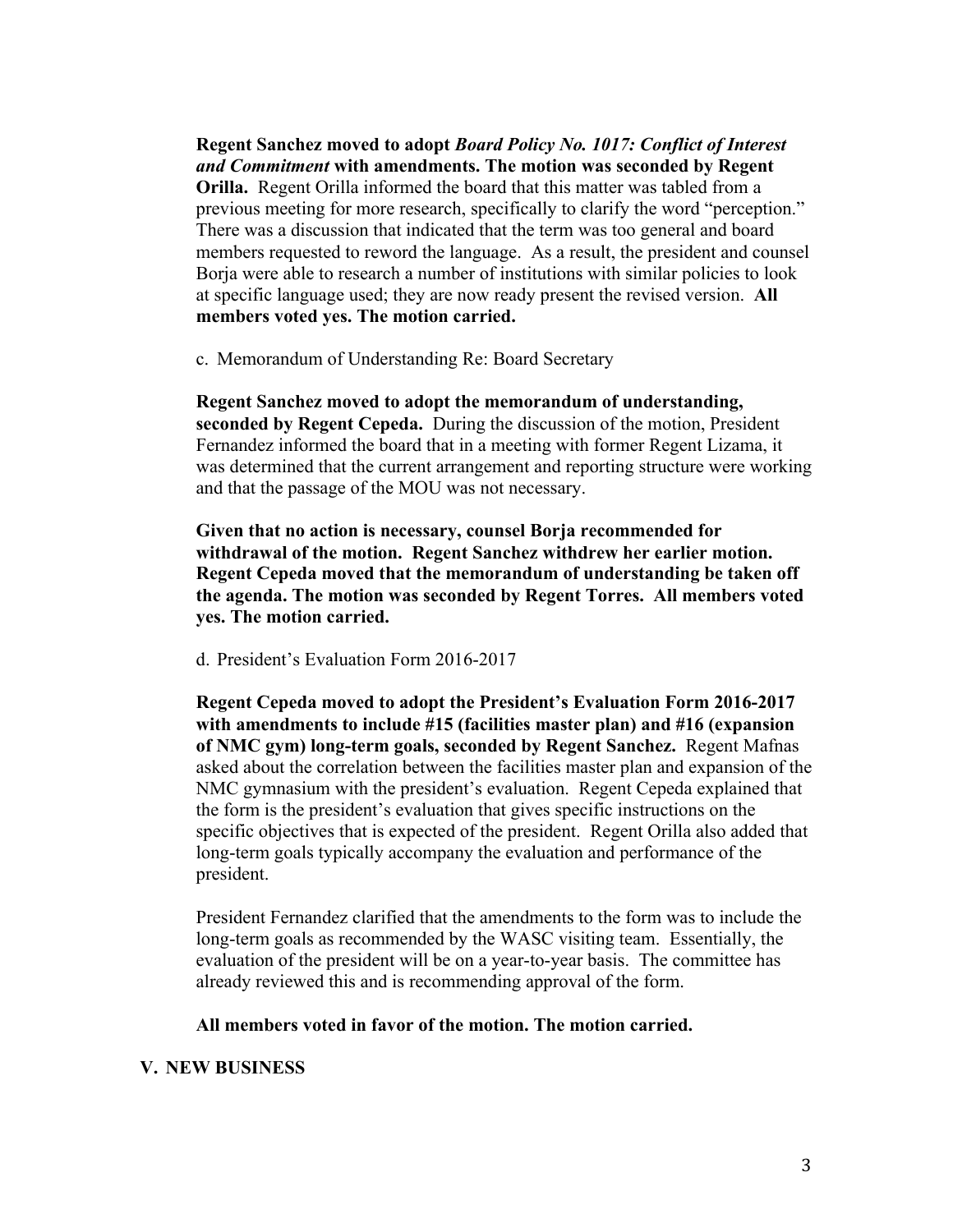#### a. NMCs Organizational Chart

**Regent Cepeda moved to adopt the revised NMCs organizational chart, seconded by Regent Sanchez.** Regent Torres requested for clarification on where the funding source will come from for the vice-president positions. In response to Regent Torres's question, Regent Cepeda explained that the overall budget of the college has already been approved and it will not impact the finances. President Fernandez explained that certain positions will be eliminated and the funding for these positions will then fund the new positions. For instance, the tasks of the Dean of Administration position will be shared between the two Vice-Presidents. President Fernandez also highlighted that she is appreciative that she will be able to reinstate the Vice-President positions and to show very clearly the seven critical positions of the college.

Chairman Evangelista and Regent Torres both felt very strongly that the board should have direct access to the CFO and visa versa. Regent Orilla indicated that in all of her board training, she learned that the board should not have access to any of the employees, including the CFO. The board has only one employee, which is the president, and that all communication with employee should be channeled through the president. Chairman Evangelista did not agree and also added that the commission did raise any issue with the CFO position reporting to the board. Regent Torres felt that the CFO should report directly to the president.

Counsel Borja agreed with Regent Orilla's comments and also added that historically this has been an accreditation concern. He added that the college has standards that need to be complied with. Chairman Evangelista called for a roll call of the vote.

Regent Orilla – Yes Regent Sanchez – Yes Regent Cepeda – Yes Regent Mafnas – No Regent Torres – No Chairman Evangelista – No

**Three members voted in favor of the motion and three members voted against. The motion did not pass.** 

### **VI. NMC Executive Reports**

### **a. President's Report**

President Fernandez provided her President's Report. Some important highlights include the following:

- 1. Distance Learning Grant \$124k
- 2. Sexual Violence Prevention Grant \$300k